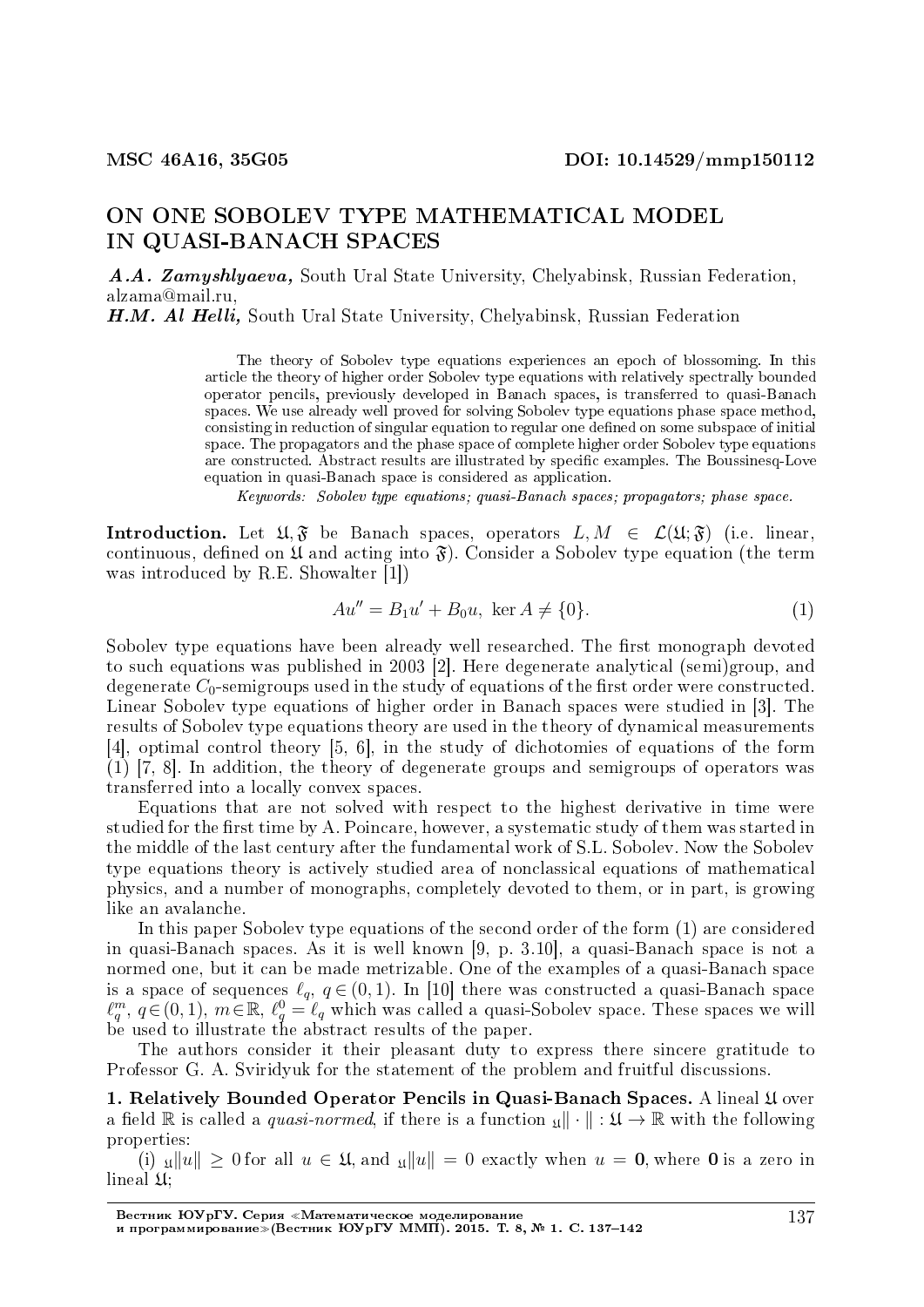$(\text{iii}) \mathfrak{U} \|\alpha u\| = |\alpha| \mathfrak{U} \|u\| \text{ for all } u \in \mathfrak{U}, \alpha \in \mathbb{R};$ 

 $\mathcal{L}(\text{iii}) \mathfrak{U} \| u + v \| \leq C(\mathfrak{U} \| u \| + \mathfrak{U} \| v \|)$  for all  $u, v \in \mathfrak{U}$ , where the constant  $C \geq 1$ .

A function <sub>µ</sub> $|| \cdot ||$  with properties (i) – (iii) is called a *quasi-norm*. In particular, if  $C = 1$  a quasi-norm  $\| \cdot \|$  is called a norm, and lineal  $\mathfrak U$  with the norm  $\| \cdot \|$  is a normed one. A quasi-normed lineal (Ω; <sub>μ</sub>|| · ||) is metrizable (see [9, Lemma 3.10.1]), so we have a conception of the fundamental (or Cauchy) sequence  $\{u_k\} \subset \mathfrak{U}$ :  $\mathfrak{U} |u_k - u_l| \to 0$  for  $k, l \rightarrow \infty$ . Define the *quasi-Banach space* as a full quasi-normed lineal.

**Example 1.** Let  $\{\lambda_k\} \subset \mathbb{R}_+$  be a monotonic sequence such that lim *k→∞*  $\lambda_k = +\infty$ , and  $q \in \mathbb{R}_+$ . Put

$$
\ell_q^m = \left\{ u = \{u_k\} \subset \mathbb{R} : \sum_{k=1}^{\infty} \left( \lambda_k^{\frac{m}{2}} |u_k| \right)^q < +\infty \right\}.
$$

Lineal  $\ell_q^m$  for all  $m \in \mathbb{R}$ ,  $q \in \mathbb{R}_+$  with a quasi-norm of element  $u = \{u_k\} \in \ell_q^m$ 

$$
\binom{m}{q} |u| = \left( \sum_{k=1}^{\infty} \left( \lambda \frac{m}{2} |u_k| \right)^q \right)^{1/q}
$$

is a quasi-Banach space (for  $q \in [1, +\infty)$  it is a Banach space). Note that if  $q \in (0, 1)$ , then constant  $C = 2^{1/q}$  in (iii). The spaces  $\ell_q^m$  are called *quasi-Sobolev* in [10].

Let  $\mathfrak{U}; \mathfrak{U} \vert \cdot \vert \vert$  and  $(\mathfrak{F}; \mathfrak{F} \vert \vert \cdot \vert \vert)$  be quasi-Banach spaces, a linear operator  $L : \mathfrak{U} \to \mathfrak{F}$  with the domain dom $L = \mathfrak{U}$  is called *continuous* if  $\lim_{h \to 0}$ *k→∞*  $Lu_k = L\left(\lim_{k \to \infty} \frac{1}{k}\right]$ *k→∞*  $\left(u_k\right)$  for any the sequence *{* $u_k$ *}* ⊂ U which is convergent in U. Note that in this case the linear operator  $L: \mathfrak{U} \to \mathfrak{F}$ is continuous precisely when it is bounded (i.e., displays bonded sets to bounded sets). Denote by  $\mathcal{L}(\mathfrak{U};\mathfrak{F})$  a lineal (over the field  $\mathbb{R}$ ) of linear bounded operators. It is a quasi-Banach space with quasi-norm

$$
\mathcal{L}(\mathfrak{U};\mathfrak{F})||L|| = \sup_{\mathfrak{U}} \sup_{\|\mathfrak{U}\| = 1} \mathfrak{F}||Lu||.
$$

Now let the operators  $A, B_1, B_0 \in \mathcal{L}(\mathfrak{U}; \mathfrak{F})$ . Following [3], introduce the sets  $\rho^A(\vec{B}) =$  $\{\mu \in C : (\mu^2 A - \mu B_1 - B_0)^{-1} \in \mathcal{L}(\mathfrak{F}; \mathfrak{U})\}\$ and  $\sigma^A(\vec{B}) = C \setminus \rho^A(\vec{B})$ , which are called an *A*-resolvent set and an *A*-spectrum of the pencil  $\vec{B}$ , respectively.

The operator-function  $R^A_\mu(\vec{B}) = (\mu^2 A - \mu B_1 - B_0)^{-1}$  with domain  $\rho^A(\vec{B})$  is called an *A*-resolvent of pencil  $\vec{B}$ .

**Definition 1.** A pencil of operators  $\vec{B}$  is called polynomially relatively bounded with respect to operator *A* (or polynomially *A*-bounded) if

$$
\exists a \in R_+ \,\forall \mu \in C \, (|\mu| > a) \Rightarrow (R^A_\mu(\vec{B}) \in \mathcal{L}(\mathfrak{F}; \mathfrak{U})).
$$

Fix  $\gamma = {\mu \in C : |\mu| = r > a}$  which is a contour bounding a disk containing  $\sigma^A(\vec{B})$ . We require additional condition

$$
\int_{\gamma} R_M^A(\vec{B}) d\mu = 0. \tag{A}
$$

This condition was introduced in [3] and is very important in considering of the Sobolev type equations of higher order. Note that if there exists an operator  $A^{-1} \in \mathcal{L}(\mathfrak{F};\mathfrak{U})$  or operator  $B_1 = \mathbb{O}$  (equation is incomplete), then condition  $(A)$  holds; and if operator  $A = \mathbb{O}$  and there exists an operator  $B_1^{-1} \in \mathcal{L}(\mathfrak{F}; \mathfrak{U})$ , then condition  $(A)$  is not fulfilled.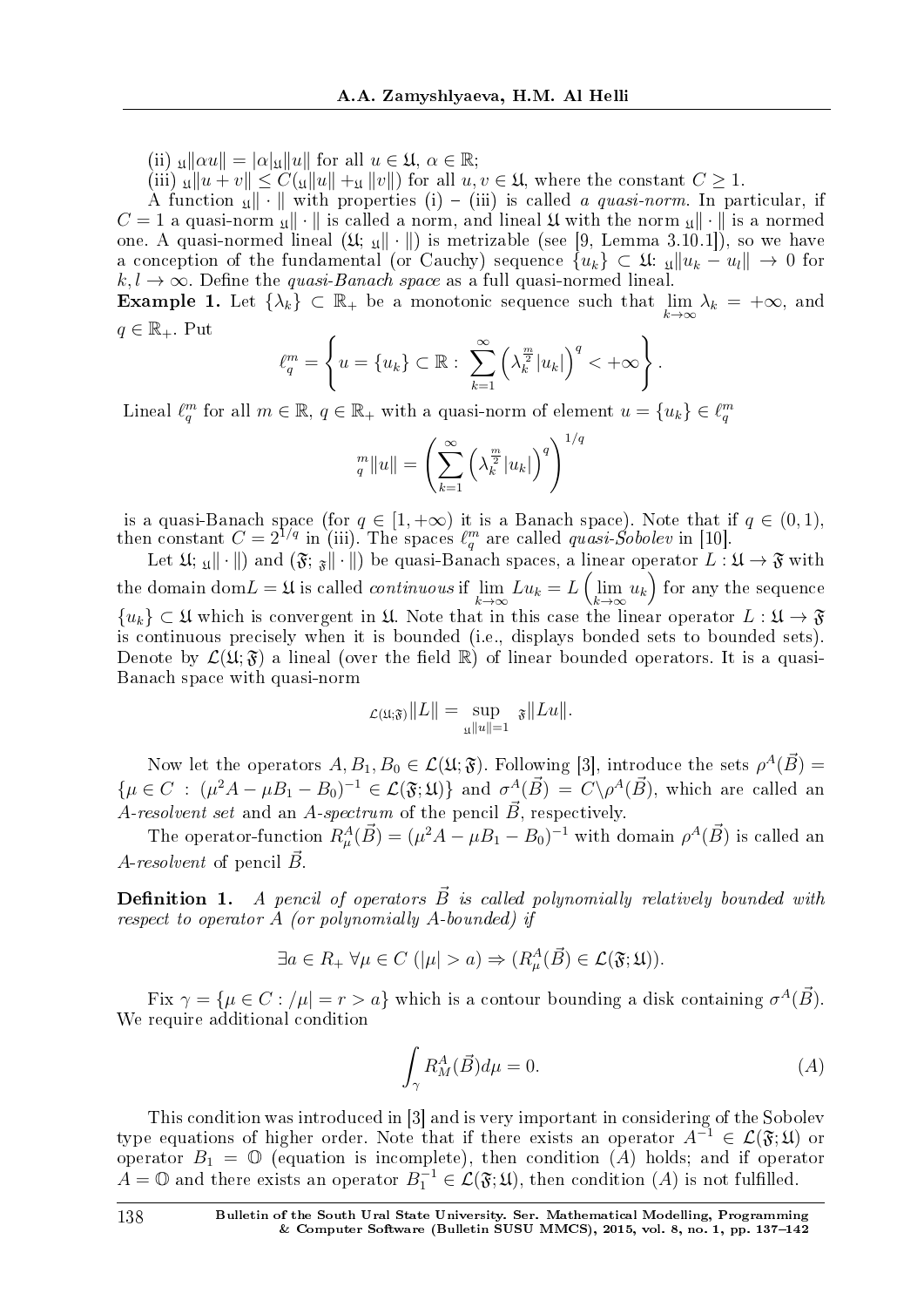Let the pencil  $\vec{B}$  be polynomially A bounded, and (A) be fulfilled. Then there exist the following integrals of analytic operator functions:

$$
P = \frac{1}{2\pi i} \int_{\gamma} \mu R^A_{\mu}(\vec{B}) A d\mu, \ Q = \frac{1}{2\pi i} \int_{\gamma} \mu A R^A_{\mu}(\vec{B}) d\mu.
$$

**Lemma 1.** Let the pencil  $\vec{B}$  be polynomially *A*-bounded and  $(A)$  be fulfilled. Then the operators  $P \in \mathcal{L}(\mathfrak{U})$  and  $Q \in \mathcal{L}(\mathfrak{F})$  are projectors.

Denote  $\mathfrak{U}^0 = \ker P$ ,  $\mathfrak{F}^0 = \ker Q$ ,  $\mathfrak{U}^1 = \mathrm{im } P$ ,  $\mathfrak{F}^1 = \mathrm{im } Q$ . By lemma  $\mathfrak{U} = \mathfrak{U}^0 \oplus \mathfrak{U}^1, \mathfrak{F} =$  $\mathfrak{F}^0\oplus\mathfrak{F}^1$ . By  $A^k$   $(B_l^k)$  denote restriction of operator  $A$   $(B_l)$  onto  $\mathfrak{U}^k$ ,  $k,l=0,1$ .

**Theorem 1.** Let the pencil  $\vec{B}$  be polynomially A bounded, and (A) be fulfilled. Then actions of operators split:

 $\bar{\mathcal{L}}(i)$   $A^k \in \bar{\mathcal{L}}(\mathfrak{U}^k; \mathfrak{F}^k), k = 0, 1;$ 

 $(iii)$   $B_l^k \in \mathcal{L}(\mathfrak{U}^k; \mathfrak{F}^k), k, l = 0, 1;$ 

(*iii*) there exists an operator  $(A^1)^{-1} \in \mathcal{L}(\mathfrak{F}^1;\mathfrak{U}^1);$ 

(*iv*) there exists an operator  $(B_0^0)^{-1} \in \mathcal{L}(\mathfrak{F}^0;\mathfrak{U}^0)$ .

**Example 2.** Using formula  $\Lambda u = {\lambda_k u_k}$ ,  $u \in \ell_q^m$  we introduce a Laplace quasi-operator. It is easy to show [10] that operator  $\Lambda$  :  $\ell_q^{m+2} \to \ell_q^m$  is a toplinear isomorphism for all  $m \in \mathbb{R}, q \in \mathbb{R}_+$ . The inverse operator  $\Lambda^{-1}u = \{\lambda_k^{-1}u_k\}$  is called a Green quasi-operator. Next, construct the operators  $A = \lambda - \Lambda$  and  $B_1 = \alpha(\Lambda - \lambda')$ ,  $B_0 = \beta(\Lambda - \lambda'')$  $\alpha, \beta \in \mathbb{R}_+$ .

#### Lemma 2. Let

 $(i) \lambda \notin {\lambda_k}$  or (ii)  $(\lambda \in {\lambda_k}) \wedge (\lambda \neq \lambda')$ . Then the pencil  $\vec{B} = (B_1, B_0)$  is polynomially *A*-bounded, moreover,  $\infty$  is a removable singularity of *A*-resolvent of  $\vec{B}$ .

(iii)  $(\lambda \in {\lambda_k}) \wedge (\lambda = \lambda') \wedge (\lambda \neq \lambda^r)$ . Then the pencil  $\vec{B} = (B_1, B_0)$  is polynomially *A*-bounded moreover,  $\infty$  is a pole of order 1 of *A*-resolvent of *B*.

**Remark 1.** In case (i) *A*-spectrum of pencil  $\vec{B} \sigma^A(\vec{B}) = {\mu_k^{1,2}}$  $k_k^{1,2}: k \in \mathbb{N}$ , where  $\mu_k^{1,2}$  $\frac{1}{k}$ <sup>1,2</sup> are the roots of equation

$$
(\lambda - \lambda_k)\mu^2 + \alpha(\lambda' - \lambda_k)\mu + \beta(\lambda \lambda_k) = 0.
$$
\n(2)

In case (ii)  $\sigma^{A}(\vec{B}) = {\mu_{k}^{1,2}}$  $\mu_k^{1,2}$  : *k* ∈ N,  $\lambda_k$  ≠  $\lambda$  } ∪ { $\mu_l$  :  $l$  ∈ N,  $\lambda_l$  =  $\lambda$ }, where  $\mu_k^{1,2}$ are the roots of (2) when  $\lambda = \lambda_k$ , and  $\mu_l$  is the root of (2) when  $\lambda = \lambda_l$ . In case (iii)  $\sigma^{A}(\vec{B}) = {\mu_{k}^{1,2}}$  $\lambda_k^{1,2}: k \in \mathbb{N}, \lambda_k \neq \lambda$ .

**Remark 2.** It is easy to see that if  $(\lambda \in \{\lambda_k\}) \wedge (\lambda = \lambda' = \lambda'')$  then the pencil  $\vec{B}$  is not polynomially *A*-bounded.

Now let's check the condition (*A*). In case (i) there exists an operator  $A^{-1} \in \mathcal{L}(\mathfrak{F}; \mathfrak{U})$ , so that condition (*A*) holds. In case (ii)

$$
\frac{1}{2\pi i} \int\limits_{\gamma} \sum_{k=1}^{\infty} \frac{<\varphi_k, \cdot> \varphi_k d\mu}{(\lambda - \lambda_k)\mu^2 + \alpha(\lambda' - \lambda_k)\mu + \beta(\lambda \lambda_k)} = \sum_{\lambda = \lambda_k} \frac{<\varphi_k, \cdot>}{\alpha(\lambda' - \lambda_k)} \varphi_k \neq 0,
$$

i.e.  $(A)$  is not fulfilled, so this case is excluded from further considerations. In case (iii) (*A*) holds.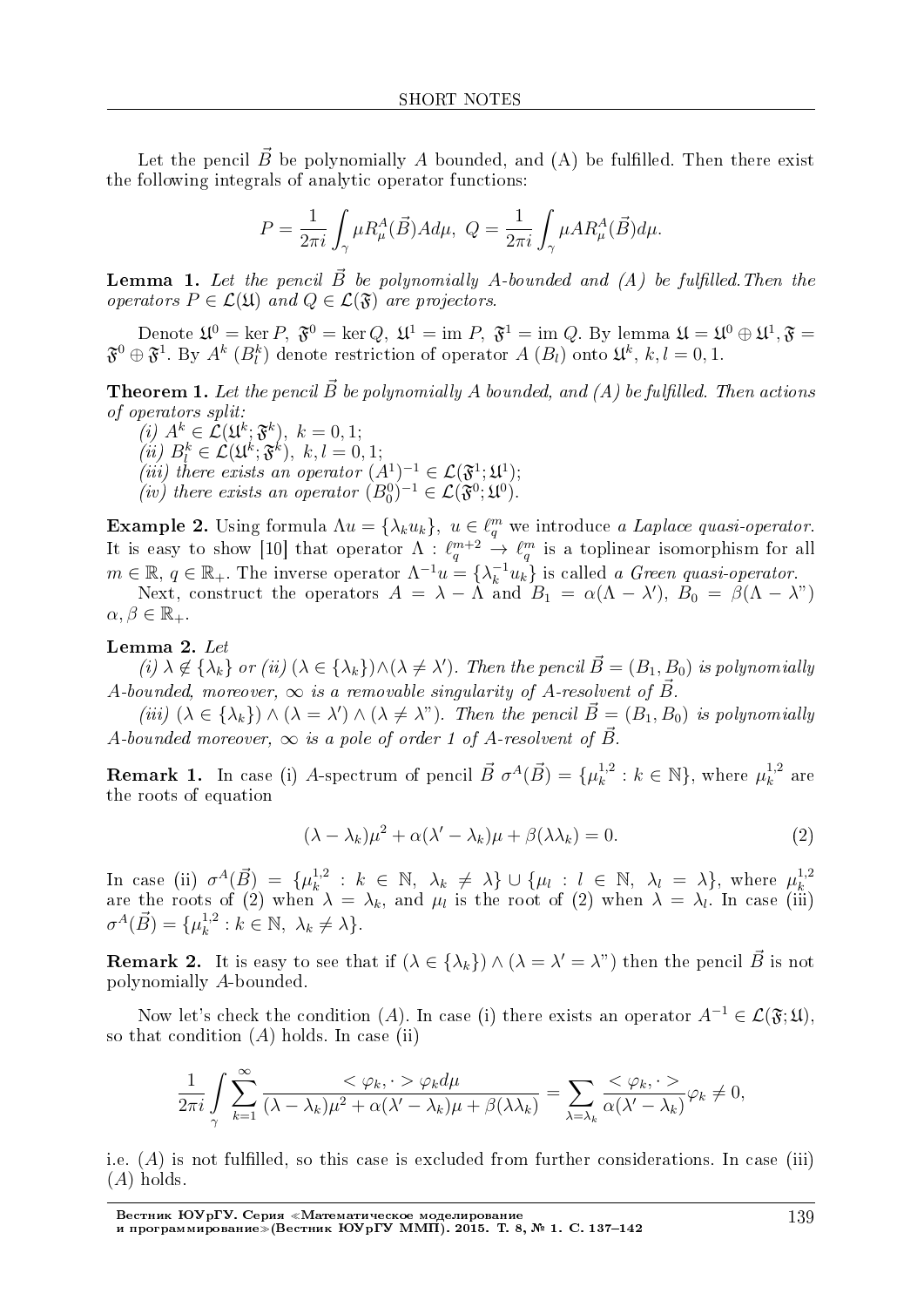2. The Phase Space and Propagators. Now consider the Sobolev type equation of the second order (1) with the initial condition

$$
u^{(m)}(t) = u(m, m = 0, 1.
$$
\n(3)

**Definition 2.** The operator-function  $\mathfrak{U}^{\bullet} \in C^{\infty}(\mathbb{R}; \mathcal{L}(\mathfrak{U}))$  is called a propagator of equation (1) if for any  $u \in \mathfrak{U}$  vector-function  $u(t) = U^t u$  is a solution of this equation.

**Lemma 3.** Let the pencil  $\vec{B}$  be polynomially *A*-bounded and condition (*A*) be fulfilled. Then there exist propagators of equation  $(1)$ :

$$
U_1^t = \frac{1}{2\pi i} \int_{\gamma} R^A_{\mu}(\vec{B}) A e^{\mu t} d\mu, t \in \mathbb{R}, \quad U_0^t = \frac{1}{2\pi i} \int_{\gamma} R^A_{\mu}(\vec{B}) (\mu(A - B_1) e^{\mu t} d\mu, t \in \mathbb{R}.
$$

Further, if the pencil  $\vec{B}$  is polynomially *A*-bounded, condition (*A*) holds and  $\infty$  is a pole of order  $p \in \{0\} \bigcup \mathbb{N}$  of *A*-resolvent of  $\vec{B}$ , then the pencil  $\vec{B}$ is called  $(A, p)$ -bounded.

**Definition 3.** The Set  $\mathfrak{P} \subset \mathfrak{U}$  is called a phase space of equation (1) if

(i) for any  $u_j \in \mathfrak{P}$ ,  $j = 0, 1$ , there exists a unique solution of (1), (3);

(*ii*) any solution  $u = u(t)$  of equation (1) lies in  $\mathfrak P$  as a trajectory (*i.e.*,  $u(t) \in \mathfrak P$  for  $all t \in \mathbb{R}$ ).

**Theorem 2.** Let the operator *M* be  $(L, p)$ -bounded,  $p \in \{0\} \cup \mathbb{N}$ . Then the subspace  $\mathfrak{U}^1$  is a phase space of equation (1). Moreover, for any  $u_j \in \widetilde{\mathfrak{U}}^1$ ,  $j = 0, 1$ , there exists a unique solution of the Cauchy problem  $(3)$  for equation  $(1)$  which can be represented as:  $u(t) = U_0^t u_0 + U_1^t u_1.$ 

**Example 3**. Let  $\mathfrak{U} = \ell_q^{m+2}$ ,  $\mathfrak{F} = \ell_q^m$ ,  $m \in \mathbb{R}$ ,  $q \in (0,1)$ , where  $\ell_q^m$  is a quasi-Sobolev space defined in example 1, and  $A, B_1, B_0$  are the operators constructed in example 2.

Consider the Boussinesq-Love equation as one of the most well-known non-classical equations of mathematical physics of the second order in time [11]

$$
(\lambda - \Lambda)\ddot{u} = \alpha(\Lambda - \lambda')\dot{u} + \beta(\Lambda - \lambda'')u, \ u(t) \in \mathfrak{U}.
$$
 (4)

**Theorem 3.** Let  $\lambda \notin {\lambda_k}$  or  $(\lambda \in {\lambda_k}) \wedge (\lambda = \lambda') \wedge (\lambda \neq \lambda'')$ . Then for any sequence

$$
u_j = \{u(jk) \in \mathfrak{U}^1 = \begin{cases} \mathfrak{U}, & \text{if } \lambda \neq \lambda_k, \ k \in \mathbb{N}; \\ \{u \in \mathfrak{U} : \ u_l = 0, \ \lambda = \lambda_l\}, & j = 0, 1 \end{cases}
$$

there exists a unique solution of  $(3)$ ,  $(4)$ , which also has the form

$$
u(t) = \sum' \left[ \frac{\mu_k^1 (\lambda - \lambda_k) + \alpha (\lambda' - \lambda_k)}{(\lambda - \lambda_k)(\mu_k^1 - \mu_k^2)} e^{\mu_k^1 t} + \frac{\mu_k^2 (\lambda - \lambda_k) + \alpha (\lambda' - \lambda_k)}{(\lambda - \lambda_k)(\mu_k^2 - \mu_k^1)} e^{\mu_k^2 t} \right] u_{0k} e_k + \sum' \frac{e^{\mu_k^1 t} - e^{\mu_k^2 t}}{(\mu_k^1 - \mu_k^2)} u_{1k} e_k,
$$

where the single quote at the sum means the absence of terms with numbers *k* such that  $\lambda = \lambda_k$ . Here  $\mu_k^{1,2}$  $a_k^{1,2}$  are the roots of (2), the vectors  $e_k = (0,0,\ldots,0,1,0,\ldots)$ , where unit stands on the  $k$ -th place. The set  $\mathfrak{U}^1$  is a phase space of equation (4).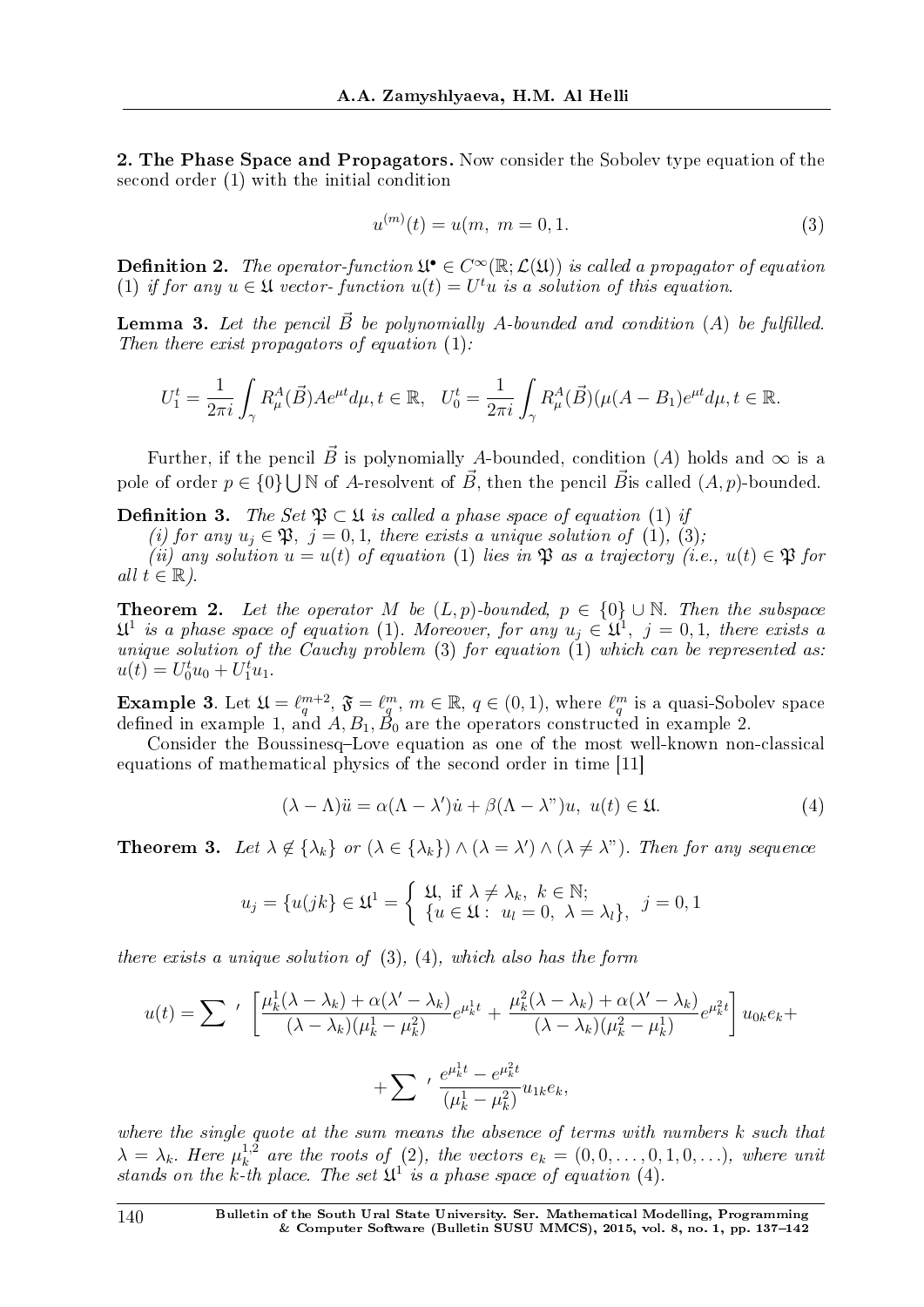## References

- 1. Showalter R.E. The Sobolev Type Equations. I (II). Appl. Anal, 1975, vol. 5, no. 1 (2), pp.  $15-22$  (pp.  $81-99$ ).
- 2. Sviridyuk G.A., Fedorov V.E. Linear Sobolev Type Equations and Degenerate Semigroups of Operators. Utrecht, Boston, Koln, VSP, 2003. 216 p. DOI: 10.1515/9783110915501
- 3. Zamyshlyaeva A.A. Lineynye uravneniya sobolevskogo tipa vysokogo poryadka [Linear Sobolev Type Equations of High Order]. Chelyabinsk, Publ. Center of the South Ural State University, 2012. 107 p.
- 4. Shestakov A.L., Keller A.V., Nazarova E.I. Numerical Solution of the Optimal Measurement Problem. Automation and Remote Control, 2012, vol. 73, no. 1, pp. 97–104. DOI: 10.1134/S0005117912010079
- 5. Manakova N.A., Dyl'kov A.G. Optimal Control of the Solutions of the Initial-finish Problem for the Linear Hoff Model. *Mathematical Notes*, 2013, vol. 94, no. 1-2, pp. 220–230. DOI: 10.1134/S0001434613070225
- 6. Zamyshlyaeva A. A., Tsyplenkova O.N. Optimal Control of Solutions for Showalter-Sidorov-Dirichlet Problem for the Boussinesq-Love equation. Differential equations, 2013, vol. 49, no. 11, pp. 1390-1398. DOI: 10.1134/S0012266113110049
- 7. Sviridyuk G.A., Keller A.V. Invariant Spaces and Dichotomies of Solutions of a Class of Linear Sobolev Type Equations. Russian Mathematics (Izvestiya VUZ. Matematika), 1997, vol. 41, no. 5, pp.  $57-65$ .
- 8. Sagadeeva M.A. Dikhotomii resheniy lineynykh uravneniy sobolevskogo tipa [Dichotomy of Solutions of Linear Sobolev Type Equations]. Chelyabinsk, Publ. Center of the South Ural State University, 2012.
- 9. Berg J., Löfström J. Interpolation Spaces. An Introduction. Berlin, Heidelberg, N.Y., 1976. 222 p.
- 10. Sviridyuk G.A., Al Delfi D.K. Splitting Theorem in Quasi-Sobolev spaces. *Matematicheskie*  $zametki$  YaGU, 2013, vol. 20, no. 2, pp. 180–185. (in Russian)
- 11. Love A.E.H. A Treatise on the Mathematical Theory of Elasticity. N.Y., Dover Publications, 1944. 643 p.

Received September 4, 2014

### VДК 517.9 DOI: 10.14529/mmp150112

# ОБ ОДНОЙ МАТЕМАТИЧЕСКОЙ МОДЕЛИ COБОЛЕВСКОГО ТИПА В КВАЗИБАНАХОВЫХ **IIPOCTPAHCTBAX**

## $A.A.$  Замышляева, Х.М. Ал Хелли

Теория уравнений соболевского типа переживает эпоху бурного расцвета. В данной работе теория уравнений соболевского типа высокого порядка с относительно спектрально ограниченным пучком операторов, развитая в банаховых пространствах, переносится в квазибанаховы пространства. Мы используем уже хорошо зарекомендовавший себя при решении уравнений соболевского типа метод фазового пространства, заключающийся в редукции сингулярного уравнения к регулярному, определенному на некотором подпространстве исходного пространства. Построены пропагаторы и фазовое пространство полного уравнения соболевского типа второго порялка. Абстрактные результаты иллюстрированы конкретными примерами. В качестве приложения рассмотрено уравнение Буссинеска – Лява в квазибанаховом пространстве.

 $K$ лючевые слова: уравнения соболевского типа высокого порядка; квазибанаховы пространства; пропагаторы; фазовое пространство.